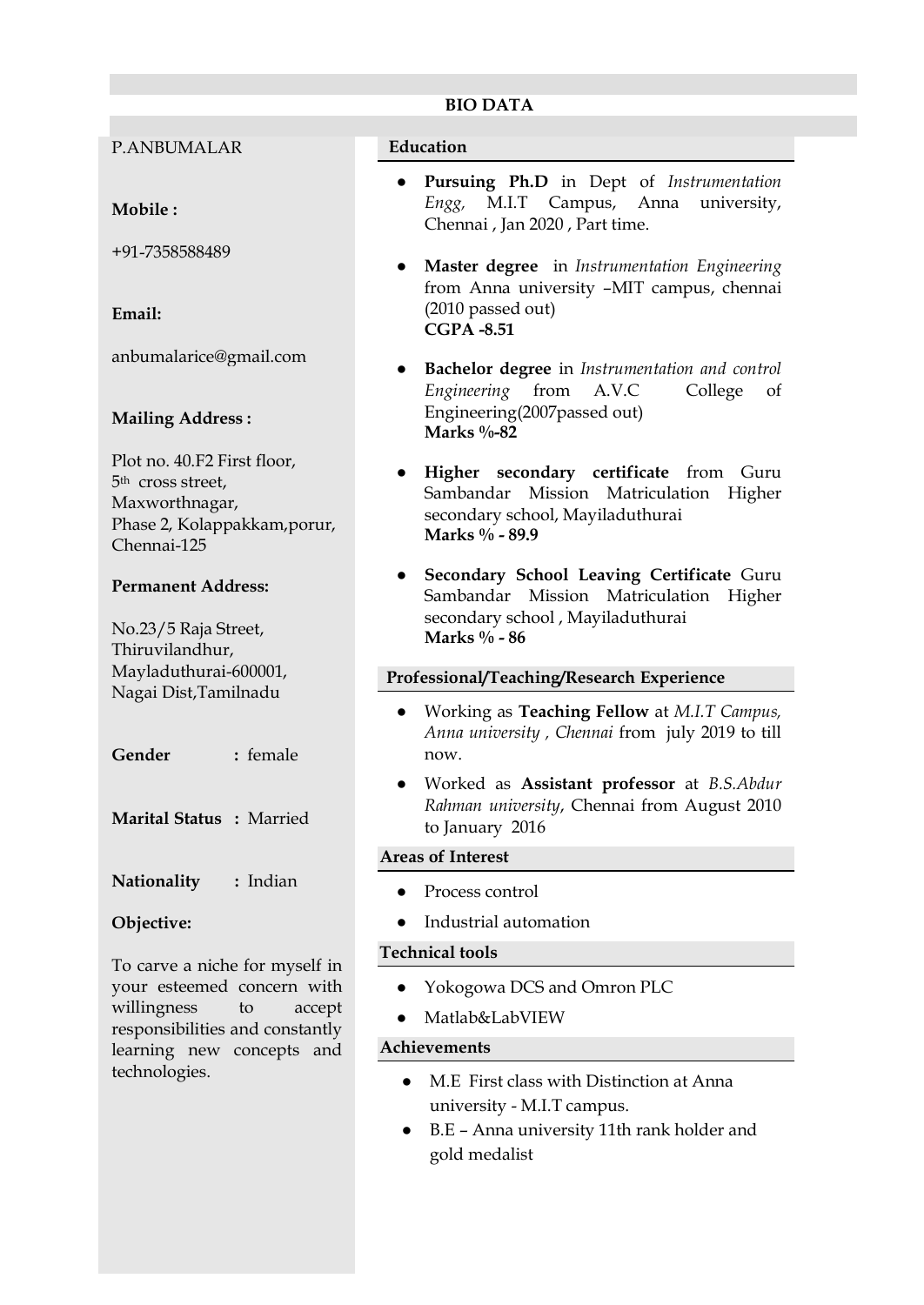| Publications |               |            |            |                               | Workshop/Semi       |
|--------------|---------------|------------|------------|-------------------------------|---------------------|
| Journal      | International | National   | <b>FDP</b> | Workshop/Seminar<br>Organized | nar/FDP<br>attended |
|              | Conference    | Conference |            |                               |                     |
| 05           | 08            | 08         | 04         | 06                            | 30                  |

# **International Journal published**

- 1. A paper titled " Fractional Filter Based Internal Model Controller for Non Linear Process " published in Lecture notes on Computational Intelligence, Cyber Security and Computational Models, Advances in Intelligent Systems and Computing 412, DOI 10.1007/978-981-10-0251-9\_52, p.no 565-574 , Springer 2015
- 2. A paper titled "Load Frequency control using IMC based PID controller" published in International Journal of Scientific & Engineering Research, volume 5, Issue 4, April-2014, ISSN 2229-5518.
- 3. A paper Titled "Investigation on performance of fractional order PI controller for a class of Fractional order systems", published in International Journal for Research and Development in Engineering, ISSN:2279-0500, Special issue, pp -514-520.
- 4. A paper titled " Modeling and simulation study on fractional and Integer Order PI controller for SISO process", published in International Journal of Science , Engineering and Technology Research , Volume 3, Issue 3, March 2014, ISSN:2278 7798 :pp:396-373.
- 5. A paper Titled "Fractional control of a Nonlinear process", published in IEEE, International conference in Electrical Engineering (ICAEE) 2014-pp:1-4.

### **International conference Attended**

- 1. A paper Titled "Fractional Filter Based Internal Model Controller for Non Linear Process" is presented in the 2nd International Conference on Computational Models, Cyber Security & Computational Intelligence (ICC3), PSG Tech engineering College, and Coimbatore on 19th December 2015.
- 2. A paper titled "Nonlinear PI control of pH process" is presented in International Conference on Emerging Trends in Engineering Research (ICETER), Vels University, Chennai held on 24th and 25th April 2015.
- 3. A paper titled "Analysis on Closed Loop Performance of Class Fractional Order Systems" is presented in International Conference on Modeling & Simulation (ICMS'15), Sastra University held on 25th& 26th March 2015.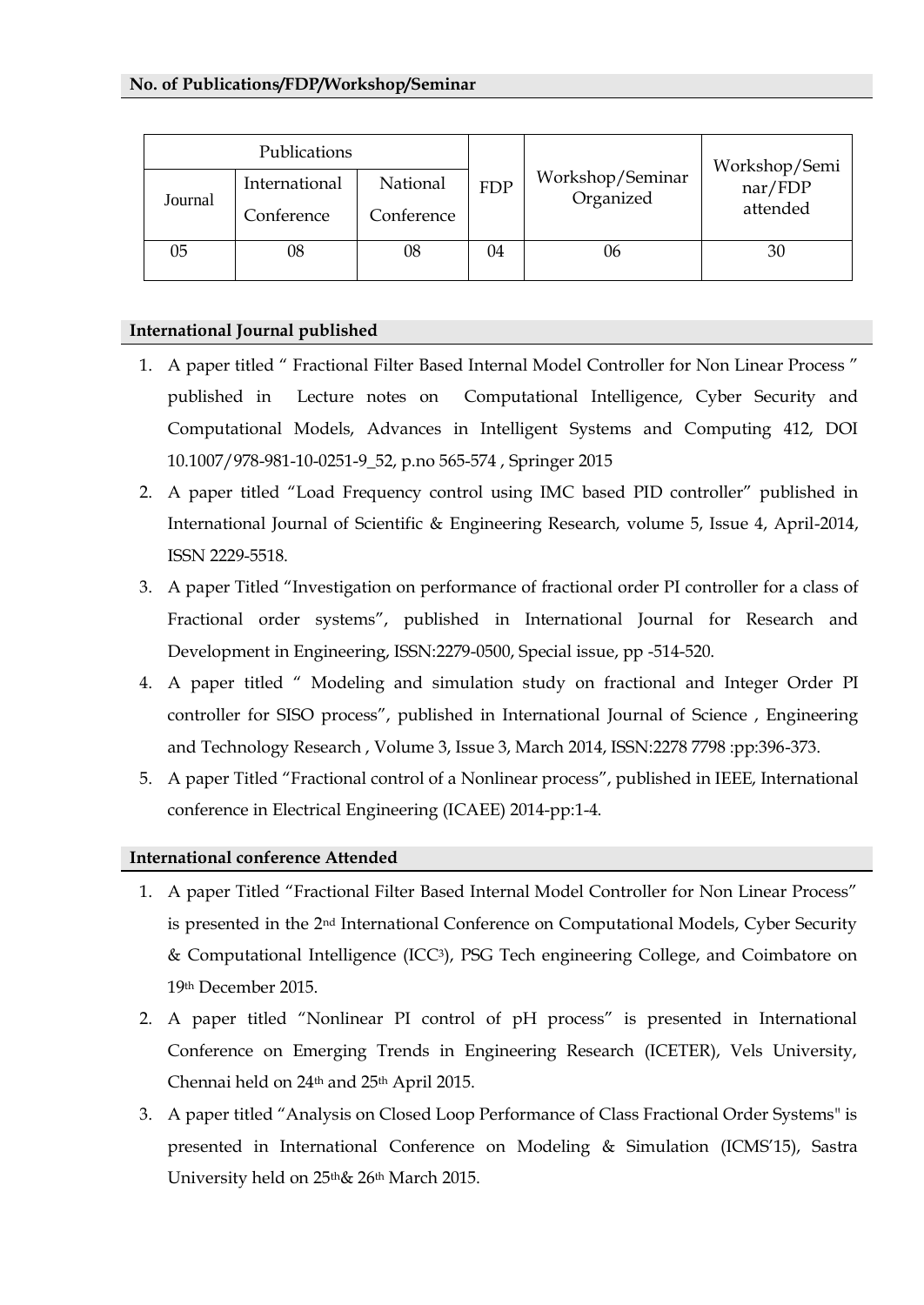- 4. A paper titled "Load Frequency Control using IMC based PID Controller" International Conference on Electrical, Communication & Computing (ICECC-2014) pp. 355-358, Tagore Engineering College, Rathinamangalam, Chennai-127, held on March 13th& 14th, 2014.
- 5. A paper titled " Digital realization of fractional order PI controller using continued fraction expansion method for a nonlinear process " is presented in TIMA 2013, Madras institute of technology, Anna university - Chennai, pp-132-136.
- 6. A paper titled ,"Application of fractional calculus to control system magnetic levitation system" ICAMM, International Conference On Applied Mathematical Models- Jan 2, 2014 , pp. 464-466 .
- 7. A paper titled "Fractional control of a nonlinear process", authored by Ms. P. Anbumalar, AP/EIE, ICAEE '14, International Conference on Advances in Electrical Engineering, January 9-11, 2014, VIT University, Vellore, India.
- 8. A paper titled "Design and implementation of fractional order PI controller for interacting nonlinear system" authored by Ms. P. Anbumalar, AP/EIE and S. Divya, 2<sup>nd</sup> year M.Tech was presented at the International Conference on Modeling, Optimizing and computing, ICMOC 2012, Noorul Islam Centre for Higher Education, Kumarakoil, 10<sup>th</sup> - 11<sup>th</sup> April 2012.

#### **National conferences attended**

- 1. A paper titled "Artificial neural network based state estimation for heat exchanger " is presented in on National Conference on Trends In Instrumentation And Automation , Vellammal Engineering College, Chennai held on 10<sup>th</sup> April 2015.
- 2. A paper titled, "Performance Analysis of decentralized PID controller for a nonlinear process " , Proceedings of the Conference on Recent trends in instrumentation, control &Automation -2014,Sai ram Engineering college, Pn-70-74.
- 3. A paper titled, "Investigation on Performance of Fractional Order PID Controller for a Class of Fractional Order Systems" , presented in National Conference in RMK college, Chennai.
- 4. A paper titled , "Design of Nonlinear PID Controller for pH Process Using Locally Linear Models", presented in National Conference in RMK college, Chennai.
- 5. A paper titled , " Investigation on Performance of Fractional Order PI Controller for a Class of Fractional Order Systems " is presented in the National Conference Proceedings on Methods Enriching Power and Energy Development , 26th March 2014 , Jeppiar engineering college.
- 6. A paper titled ' Optimal state feedback control by minimizing error of control for CSTR process" was presented at the National conference on Control, communication & Information Technology, organized by Department of EIE, on 6th May 2013 at Easwari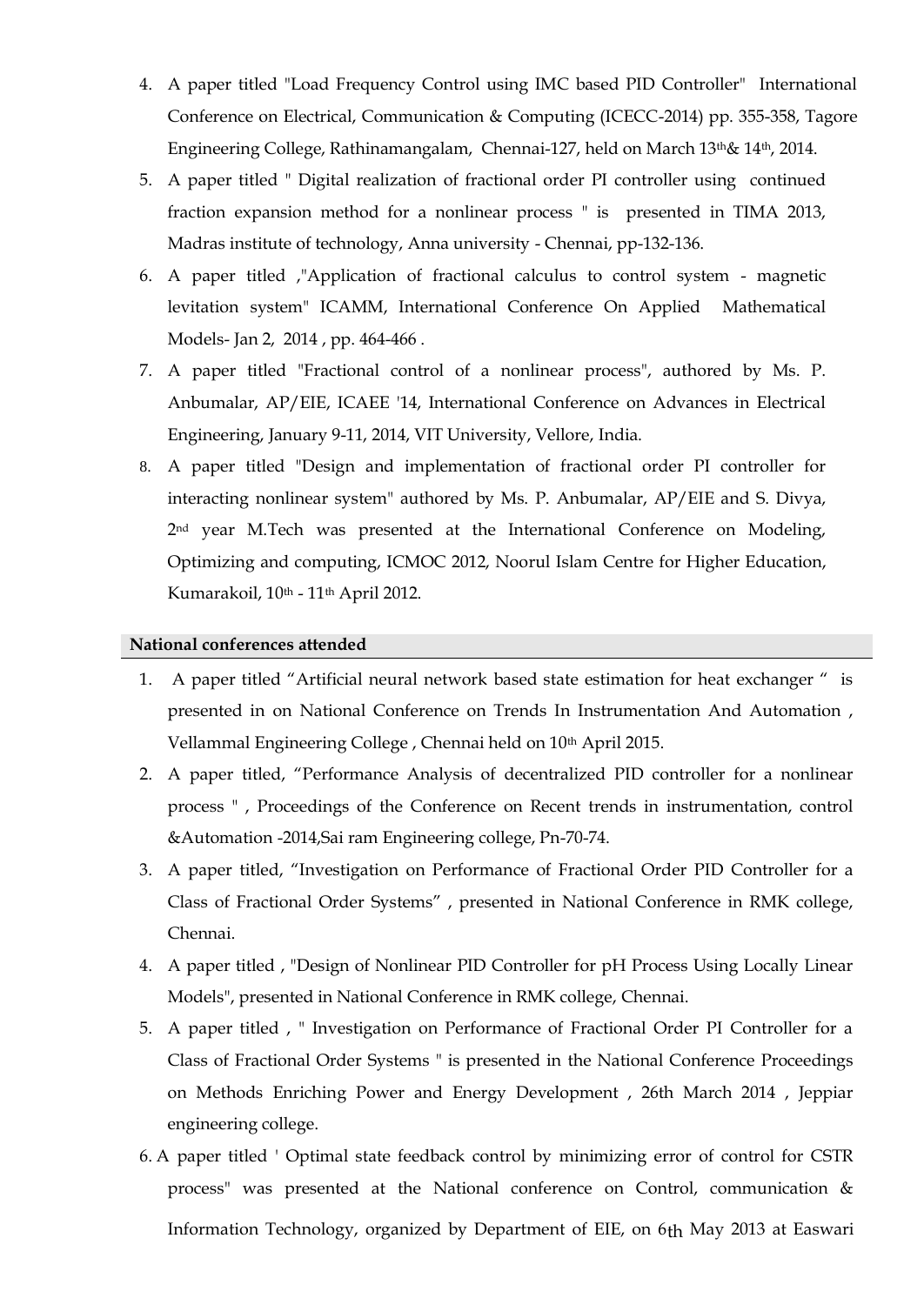Engineering college Chennai

- 7. A paper titled ' Application of fractional calculus in control system design" presented at the National conference on Control, communication &Information Technology, organized by Department of EIE, on 6th May 2013 at Easwari Engineering college Chennai.
- 8. A paper titled "Design of fractional order PI controller " authored was presented in the National Conference on Intelligent Control Systems &Automaton Techniques (NCICSAR-2013) organized by Dept. of Instrumentation & Control Engineering, SairamEngg. College, pp 81-84 on February 28, 2013.

### **Faculty development program attended**

- 1. Attended AICTE sponsored short term training program (STTP) on "machine learning with python in data science- Applications and research perspectives " from 7.9.20 to 12.9.20 (Phase II) by SRM institute of science and technology , kattankulathur.
- 2. Attended AICTE Sponsored one week Online Short Term Training Programme Phase 3 on topic Machine Learning with Python in Data Science - Applications and Research Perspectives from 19/10/2020 to 24/10/2020 ,SRM Institute of Science and Technology, Kattankulathur .
- 3. Attended short term course on "Process Control" organized by the department of chemical engineering from 15th to 19th December 2014, IIT –madras.
- 4. Attended the five days training programme on "DCS Overview" conducted by Yokogawa India Limited at B.S. Abdur Rahman University from 15.11.2011 to 19.11.2011.

### **Workshop /seminar attended**

- 1. Attended FDP on " Foundations of deep learning " organised by SICCEERI CSIR on 22- 26 march 2021.
- 2. Attended workshop on ATAL sponsored five days online FDP on "Mathematics for Data sciences " organised by Kumaraguru college of Technology on 26 to 30<sup>th</sup> july 2021 .
- 3. Completed Nptel Course On ' Data Science for Engineers ' , delivered by Prof. Rengaswamy and Prof.Shankar Narasimhan IIT Madras.
- 4. Attended webinar on "AI and ML for Beginners" by Dr. U. Selvakumar, N-Side, Senior Data Science Consultant, Noesis Solutions, ML Development Engineer, Belgium on 04.07.2020 from Department of Electronics and Communication Engineering, SRM TRP ENGINEERING COLLEGE, TRICHY, Tamil Nadu, India .
- 5. Attended Proteus training organized by department of instrumentation ,M.I.T campus on 4, 5 august 2020.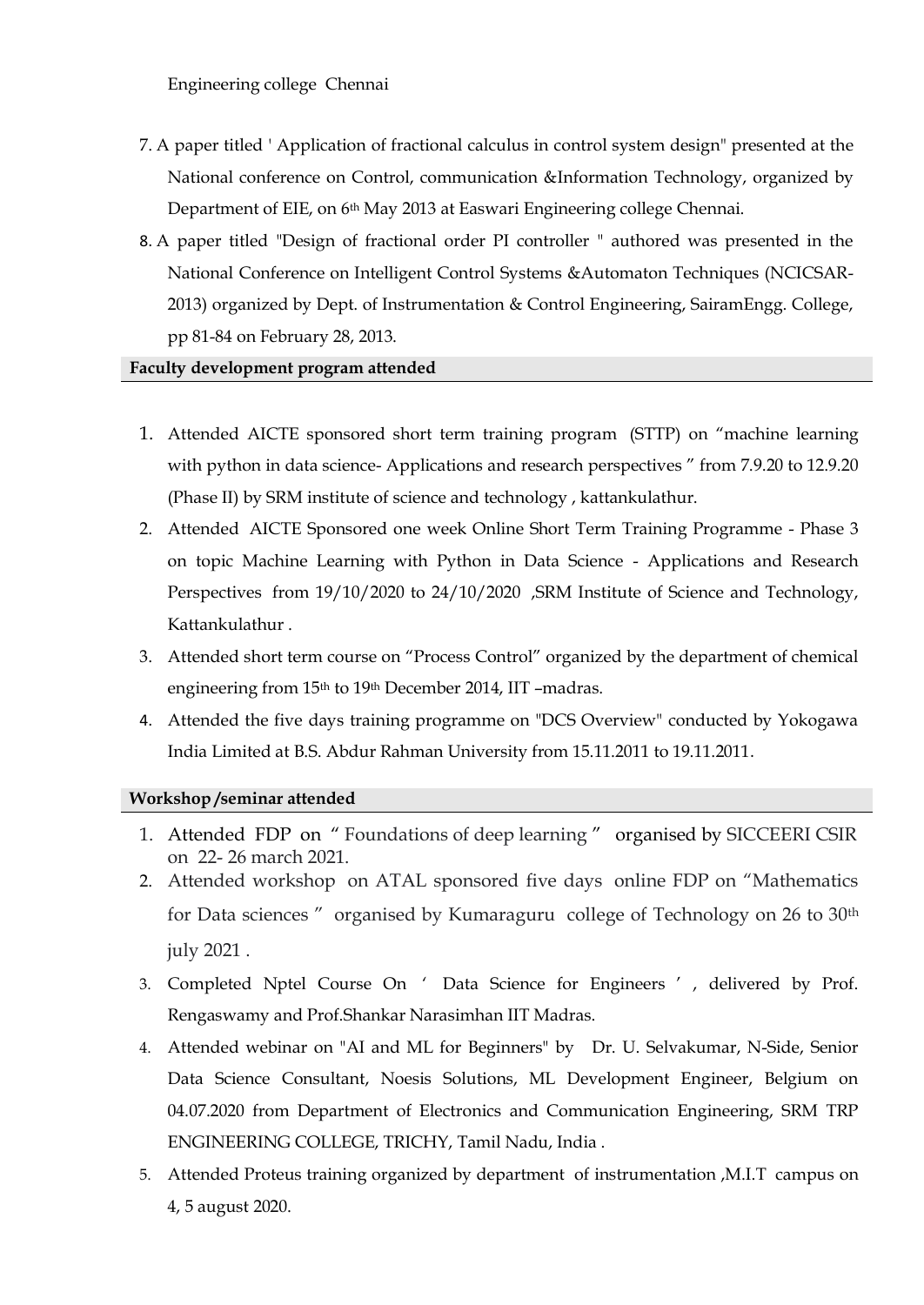- 6. Webinar on teaching with matlab- with a focus on signals, communication systems, controls and power converters on 6th october organised by mathworks.
- 7. Attended webinar on Solving ODEs and PDEs in MATLAB on October 15, 2020 organized by MathWorks.
- 8. Attended training program on the topic "Introduction and hands on training for PLCs and DCS" organized by Department of Instrumentation Engineering, MIT Campus Anna University Chennai on 28.10.2020 and 29.10.2020
- 9. Attended two days workshop on "Wavelets for image processing"- August 6 and 7th 2015 organized by IEEE communication society- IEEE madras section.
- 10. Attended pre-conference tutorial on "Advanced process control" on 22nd December 2013, MIT, Anna University, Chennai.
- 11. Attended training on Siemens PLC on 11<sup>th</sup>, 18<sup>th</sup> and 19<sup>th</sup> January, 2013 byEsskay services.
- 12. Attended workshop on "Violence against women" organized by Women Empowerment Cell at B.S.Abdur Rahman University, on 16th February 2013.
- 13. Attended a National Level seminar on "Fractional Order Modeling and Control" on 27th August 2013, B S Abdur Rahman University, Vandalur, Chennai -48.
- 14. Attended a two day work shop on "Digital Image processing using MATLAB & LABVIEW", ISA Crescent student section, B S Abdur Rahman University, Vandalur, and Chennai 48 on September 2013.
- 15. Attended the National Conference on "Balancing Work and Life" organized by Crescent Business School, B.S. Abdur Rahman University held on 4th February 2012.
- 16. Attended E-Content workshop organized by the faculty training academy of B.S.Abdur Rahman University held during 23rd to 25<sup>th</sup> January 2012.
- 17. Attended two day workshop on "Modern PID controllers and their capabilities" conducted by ISA south India section, Chennai at CPCL RESOT, Chennai -600018 from 13.12.2011 to 14.12.2011.
- 18. Attended two day workshop on "Smart Sensors for Industrial applications" conducted by Dept. of Instrumentation & Control Engg., Sri Sairam Engineering College, Chennai on 1/12/11 & 2/12/11.
- 19. Attended three day workshop on "MATLAB programming" conducted by Dept. of Instrumentation Engg., MIT campus anna university, Chennai-44 on 22-24/11/10.

### **Organizing Training programs/Seminar/workshop**

- 1. Attended Dr.P.K Endowment Lecture 30.03.2021 by Dr. Srinivas Palanki on "Dynamic Simulation and Control of a Natural Gas Dehydration Plant under Upset Conditions".
- 2. Organized hands-on training with Matlab and Simulink on 5.9.2015 for the benefit of UG and PG students.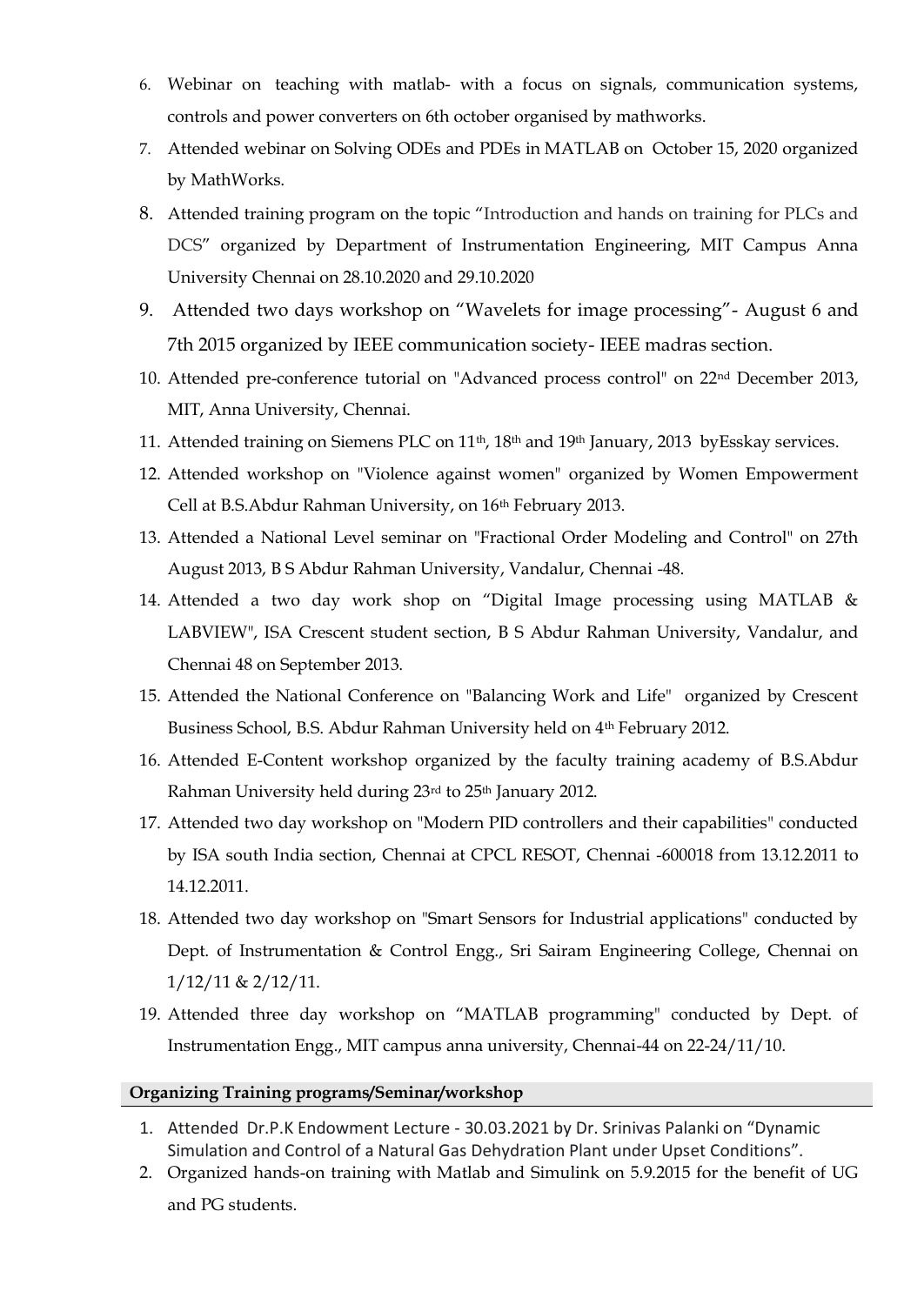- 3. Coordinated national level technical symposium "PRECISION+ '15" , B.S. Abdur Rahman University, Chennai on January 28th 2015,
- 4. Organized one day workshop on "Basic concepts of control system using Labview and Matlab" for the benefits of UG students at process control lab, B.S. Abdur Rahman University, Chennai on 6<sup>th</sup>September 2014.
- 5. Coordinated a National Level seminar on "Fractional Order Modeling and Control" on 27th August 2013 for the benefit of research scholars, faculties and students at Seminar Hall I, B S Abdur Rahman University, Vandalur, Chennai -48.
- 6. Coordinated the ISA leadership meet 2012 workshop organized by EIE Dept., B.S.Abdur Rahman University held on 28/3/12.
- 7. Coordinated a training programme on "LABVIEW and its applications" on  $26<sup>th</sup>$  March 2012 for the benefit students, research scholars and faculty members of B.S. Abdur Rahman University, Chennai - 48.

# **Subjects handled/Familiar**

Nonlinear Control System, Industrial Instrumentation, Power Plant Instrumentation, process control, Multivariable control, Programmable Logic control , Distributed control system, Transducer Engineering.

### **Students mini- projects :***B.S.Abdur Rahman university*

### **a) Under Graduate**

- Nonlinear control of process with input multiplicities-May 2015
- Boiler control using Distributed Control system -May 2014
- Digital realization of fractional order PI controller by continued Fraction expansion method for pressure process - May 2013
- Optimal state feedback control by minimizing error and control effort for CSTR process-May 2013.
- Design of decentralized PID controller for a nonlinear process-May 2012.

### **b) Post Graduate**

- Fault diagnosis in heat exchanger May 2015
- Fractional order controller for nonlinear dynamic system- May 2012.

### **International Society Activities**

● Member of ISRD- International Society for Research and Development

### **Department/Institution Responsibilities:** *B.S.Abdur Rahman university*

- Member of Board of Studies
- NAAC department co-coordinator
- Class advisor 2011-2015 Batch
- Department Academic Audit Committee (DAAC) coordinator
- Department alumni coordinator
- Handled diploma course on PLC and DCS